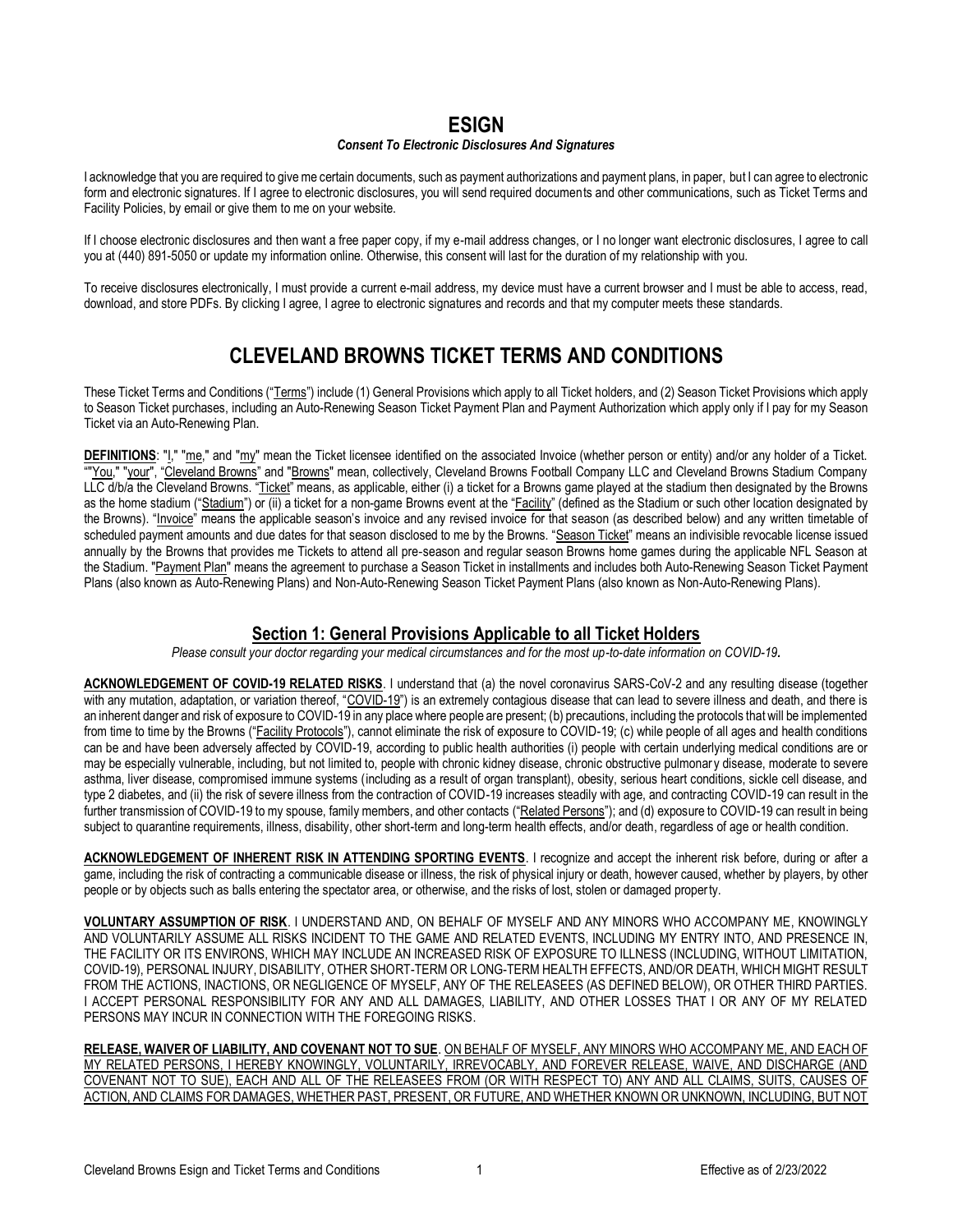LIMITED TO, CLAIMS ARISING OUT OF OR IN CONNECTION WITH MY DEATH, PERSONAL INJURY, ILLNESS, DISABILITY, SUFFERING OF SHORT-TERM OR LONG-TERM HEALTH EFFECTS, OR LOSS OF OR DAMAGE TO PROPERTY, WHICH I OR ANY OF MY RELATED PERSONS MAY HAVE OR HEREAFTER ACCRUE AGAINST ANY OF THE RELEASEES AS A RESULT OF OR THAT RELATE IN ANY WAY TO (I) MY EXPOSURE TO COVID-19; (II) MY TRAVEL TO AND FROM, ENTRY INTO, OR PRESENCE WITHIN, THE FACILITY OR COMPLIANCE WITH THE FACILITY PROTOCOLS OR ANY OTHER POLICIES OR PROTOCOLS APPLICABLE TO THE FACILITY; (III) ANY INTERACTION BETWEEN ME AND ANY PERSONNEL OF ANY OF THE RELEASEES PRESENT AT THE FACILITY (INCLUDING, WITHOUT LIMITATION, ANY USHERS, TICKET-TAKERS, EVENT SECURITY, HEALTH AND SAFETY PERSONNEL, OR CLEANING, CONCESSIONS, OR PARKING PERSONNEL); OR (IV) ANY OF THE RISKS IDENTIFIED IN THE PRECEDING PARAGRAPHS OF THIS SECTION, IN EACH CASE WHETHER CAUSED BY ANY ACTION, INACTION, OR NEGLIGENCE OF ANY RELEASEE OR OTHERWISE.

**DEFINITION OF "RELEASEE**": (I) THE BROWNS, (II) NATIONAL FOOTBALL LEAGUE AND ITS AFFILIATES ("**NFL**"), THE MEMBERS OF THE NFL AND EACH OF THE NFL TEAMS OPERATED BY THEM, AND EACH OF THEIR RESPECTIVE DIRECT AND INDIRECT AFFILIATES, MEMBERS, ADMINISTRATORS, DESIGNEES, LICENSEES, AGENTS, OWNERS, OFFICERS, DIRECTORS, EMPLOYEES, SPONSORS, INVITEES, AND CONTRACTORS (AND ALL EMPLOYEES OF SUCH CONTRACTORS), AND OTHER PERSONNEL (COLLECTIVELY, TOGETHER WITH BOTH (I) AND (II), THE "**NFL PARTIES**"); (III) THE DIRECT AND INDIRECT OWNERS, LESSEES, AND SUBLESSEES OF THE FACILITY; (IV) CONCESSIONAIRES, MERCHANDISERS, OTHER VENDORS, AND ALL OTHER CONTRACTORS PERFORMING SERVICES AT THE FACILITY; (V) OTHER THIRD PARTIES PRESENT AT OR FROM TIME TO TIME BROUGHT TO THE FACILITY (INCLUDING, WITHOUT LIMITATION, MEDICAL PERSONNEL); AND (VI) ANY PARENTS, SUBSIDIARIES, AFFILIATED AND RELATED COMPANIES, AND OFFICERS, DIRECTORS, OWNERS, MEMBERS, MANAGERS, PARTNERS, EMPLOYERS, EMPLOYEES, AGENTS, CONTRACTORS, SUB-CONTRACTORS, INSURERS, REPRESENTATIVES, SUCCESSORS, AND/OR ASSIGNS OF EACH OF THE FOREGOING ENTITIES AND PERSONS, WHETHER PAST, PRESENT, OR FUTURE, AND WHETHER IN THEIR INSTITUTIONAL OR PERSONAL CAPACITIES.

#### *I understand that the RELEASE, WAIVER OF LIABILITY, AND COVENANT NOT TO SUE, given above, is a material inducement for my admission to and continued presence at the Facility and that the Browns, other NFL Parties, and the other Releasees are relying upon it; I further agree that no oral representations, statements, or inducements contrary to anything contained herein have been made by any of the Browns, other NFL Parties, or other Releasee***.**

**FAN HEALTH PROMISE**. To help mitigate the risk of transmission of COVID-19 and other contagious illnesses, I agree that, on behalf of myself and anyone for whom I've obtained a Ticket, each such Ticket holder will **not attend the Event** (defined below) if such Ticket holder has tested positive for COVID-19 within 14 days prior to the Event or, **unless fully vaccinated against COVID-19 (as defined by the CDC)**, any of the following is true on the Event date:

- within the prior 14 days, such Ticket holder has been exposed to someone who has tested positive for COVID-19, or as subject to a federal or local travel or quarantine advisory due to COVID-19; or
- within the prior 48 hours, such Ticket holder has experienced symptoms of COVID-19 (e.g., a fever of 100.4°F or higher, cough, shortness of breath or difficulty breathing, chills, repeated shaking, muscle pain/achiness, headache, sore throat, loss of taste or smell, nasal congestion, runny nose, vomiting, diarrhea, fatigue or any other symptoms associated with COVID-19 identified by the CDC) (anyone who is fully vaccinated but experiences any of the above symptoms within 48 hours before the Event should nevertheless consult a healthcare provider and get tested for COVID-19 before attending).

POLICIES. Each Ticket is a revocable license that only grants entry into the Facility for the specified event (each, an "Event"), with no right of reentry. For Events that are games, the Ticket may specify a seat or standing location for the designated Event, and I may be relocated to a different seat in the sole discretion of the Browns and its affiliates, the NFL, and/or the Facility (collectively, "Management"), and no such relocation shall entitle me to a refund or any other remedy if I am relocated to a seat of comparable face value. I, on behalf of myself and any minors who accompany me when seeking entry to the Facility pursuant to this license, agree that this license is subject to these Terms, the terms on the Ticket (the "Ticketback Terms") and the Facility Policies (defined below). Any Ticket holder who behaves in an unruly or disruptive manner, including, but not limited to, foul language, intoxication, physical or verbal abuse of other fans, Browns or Facility employees, game officials, players or coaches, or other violations of the Cleveland Browns Fan Code of Conduct, whether during, before or after an Event (including via telephone or in person) may be asked to leave the Facility and may be subject to other consequences. I am responsible for such behavior by anyone using my Ticket and any damage to the Facility caused by such Ticket holder except ordinary wear and tear. The Browns reserve the right to restrict entry to Season Ticket member events, including Browns games, in accordance with the Browns Fan Code of Conduct and NFL policy. I must comply with all the Browns' and Facility policies, including security policies, health and safety policies and assessments, gate and bag policies, the Fan Code of Conduct, the NFL Bag Policy, and Prohibited Items policy, and other policies found on [www.clevelandbrowns.com](http://www.clevelandbrowns.com/) (collectively, the "Facility Policies"), all of which are incorporated into these Terms and which may be updated from time to time. When seeking entry, I and my belongings may be searched or assessed and prohibited items may be confiscated. I consent to and waive all claims relating to such searches and assessments, and if I do not consent to them, Management has the right to deny admission or to eject me from the Event without refund.

**REVOCATION**. Management may revoke a Season Ticket, Ticket, and therefore Event admission, at any time. If Management revokes my Season Ticket or Ticket because of account ownership disputes or without cause, my exclusive remedy is a refund of amounts paid for which no corresponding benefits have been provided as determined by the Browns**. If Management revokes a Season Ticket or a Ticket for cause, due to default, I am not entitled to a refund. Default includes (1) failing to make timely payment, and (2) violating any other provision of these Terms or any Facility Policies or Browns or NFL policies, including those referenced above, which may be amended from time-to-time. I agree that demand for Season Tickets and Tickets is variable, and may depend on the Browns' performance, scheduling, and other factors. I agree it is impossible to determine, at the time I agree to these Terms, the damage and loss the Browns would incur if I default. Therefore, without limiting any of the Browns' rights, if I do not pay the Browns by the due date and do not cure such nonpayment within ten (10) days of written notice or within thirty (30) days without**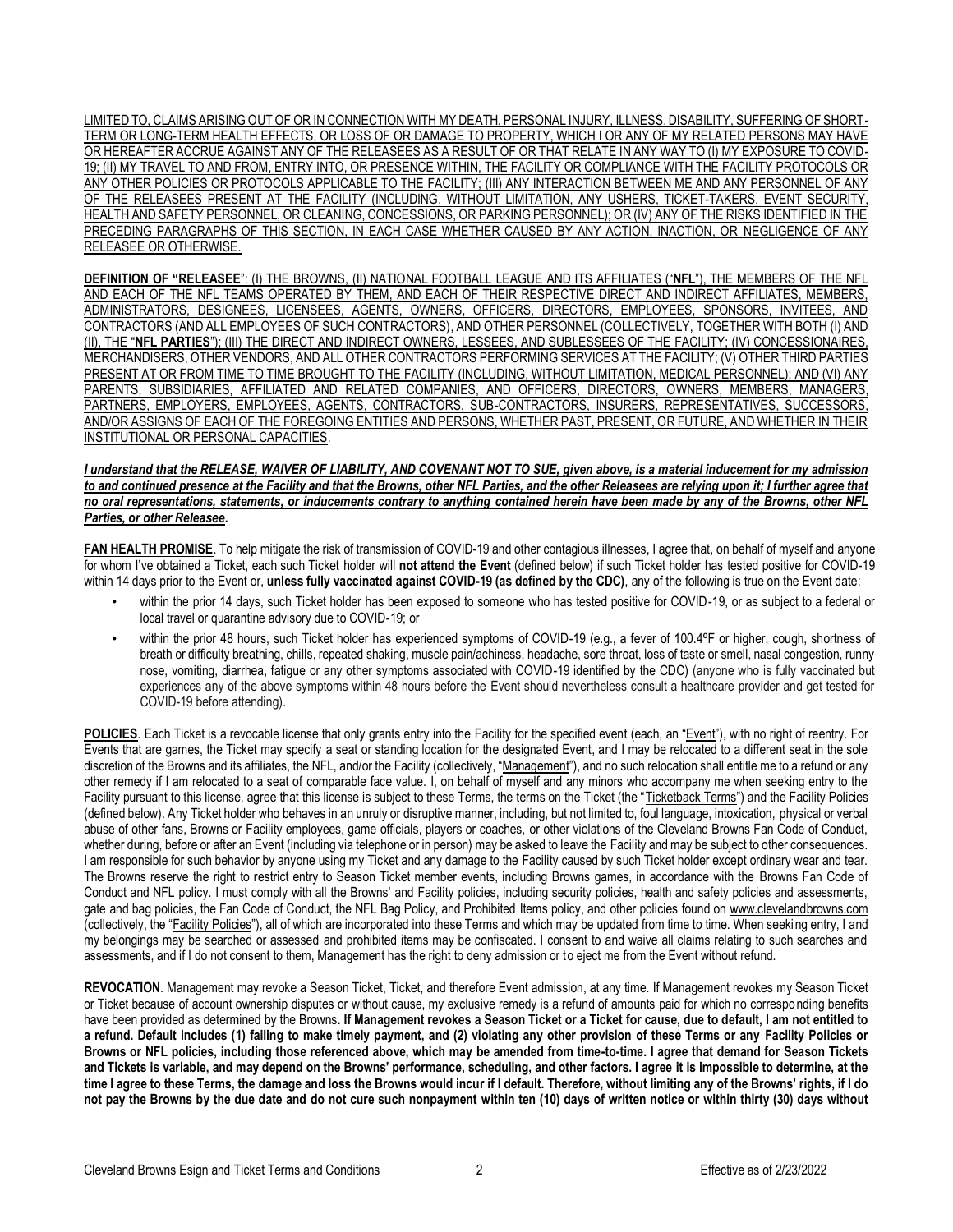**notice, or if a Season Ticket or Ticket is revoked due to other default, the Browns reserve the right, in its discretion, to (a) cancel any unissued tickets, (b) deactivate any tickets issued to future games, (c) retain all sums paid, and/or (d) be entitled to receive payment in full.** My default may impact the rights and benefits I receive under my PSL Agreement, if applicable, and shall entitle Management to pursue all legal remedies available. The Browns have no duty to mitigate damages incurred due to my default. The Browns may delay enforcing or not enforce any of its rights under this Agreement without losing or waiving any of them.

**PAYMENTS**. If my payment is reversed, disputed or otherwise not credited to the Browns, to the extent permitted by law and without limiting any other rights or remedies available to the Browns, I will be personally responsible for such payment and for any collection costs and attorneys' fees incurred by the Browns. All sales are final, and no refunds of payments or deposits, or exchanges, will be made except as provided for herein or in the Browns' sole discretion. Management is not responsible for lost, stolen, destroyed, duplicated, or counterfeit tickets and may refuse to honor such tickets.

**RESCHEDULED, UNAVAILABLE AND FUTURE GAMES**. The date and time of the Event (and the opening of the gates) are subject to change by Management in its sole discretion, and no such change shall entitle me to a refund or other remedy if I cannot attend or for any other reason. In the event that I purchased a Season Ticket and fewer than ten (10) total preseason or regular season home games are played at the Stadium during the season, whether because of a labor dispute, strike, Act of God, or any other reason, the Browns will either (1) reduce the total amount due for the Season Ticket by the Ticket cost of the game(s) not played at the Stadium, as determined by the Browns and variable by game (the "Unplayed Game Value"); (2) issue a credit to my membership account for the Unplayed Game Value; or (3) at my written request to the following address, issue a refund in the amount of the Unplayed Game Value: The Membership Services Department, Attn: Unplayed Game Refunds, 76 Lou Groza Blvd., Berea, OH 44017. For all other Tickets purchased, my sole and exclusive remedy if an Event is cancelled and not replayed, or is otherwise unavailable to me for any reason other than my default, is a refund of up to the face value of the Ticket as set by Management (the "Face Value"). **Nothing herein, including without limitation the Browns' issuance of Tickets, shall operate as or constitute any representation, warranty, covenant or guarantee by the Management that any number of games shall be open to the public, played at the Stadium or other Facility, or played before a full capacity audience, and no Releasee shall have any liability whatsoever with respect to any unplayed or unavailable games or unavailable Events other than as expressly set forth in these Terms.** Nothing in a Ticket, a Season Ticket, a Payment Plan, an Invoice, or these Terms grants a right to postseason games, future games, events, or anything other than the Event(s) included in the Season Ticket or indicated on a Ticket I have purchased and paid for, subject to the remainder of these Terms.

**LIMITATION OF LIABILITY. IN NO EVENT SHALL RELEASEES BE LIABLE FOR ANY SPECIAL, CONSEQUENTIAL, INCIDENTAL, INDIRECT OR EXEMPLARY DAMAGES OF ANY KIND, INCLUDING, WITHOUT LIMITATION, ANY AMOUNT PAID IN EXCESS OF EITHER THE UNPLAYED GAME VALUE FOR A SEASON TICKET OR FACE VALUE FOR A TICKET.** Further, Management's liability for any breach of these Terms (which include the Ticketback Terms and the Facility Policies) shall not exceed the Unplayed Game Value or Face Value.

**RESTRICTIONS**. I agree not to create, transmit, display, distribute, exploit, misappropriate or sell (or aid in such activity) (1) any description or account (in any form, whether text, data or visual, and including, without limitation, play-by-play data) of the game or related events (collectively, the "Descriptive Data") for any commercial or non-personal, purpose; (2) any photographs, images, videos, audio or other form of display or public performance or reproduction of any portion of the game or related events (the "Works"); or (3) livestreams of any portion of the game or related events (the "Livestreams"). Tickets are not redeemable for cash and may not be used for any commercial or trade purposes (e.g., resale for non-personal, business use; advertising; promotions; contests; sweepstakes; giveaways; gambling or gaming activities) without the express written consent of the Browns and/or the NFL. Use of Ticket(s) in violation of any law, including the unlawful resale or unlawful attempted resale of this ticket, is prohibited and will result in seizure, revocation and/or forfeiture of the Ticket license and/or Season Ticket without refund or compensation.

**USE OF IMAGE**. I grant the Browns and the NFL an exclusive worldwide, irrevocable, perpetual, sub-licensable, royalty-free license to all rights associated with the Works, the Livestreams, and, to the extent permitted by law, the Descriptive Data. I grant irrevocable permission to the Browns and NFL (and their respective sponsors, licensees, advertisers, broadcasters, designees, partners, and agents) to use, publish, distribute, edit, modify and/or alter my image, likeness, voice, actions and statements in any medium including, without limitation, any audio, video, film, photographs, social media, exhibition, transmission, publication or reproduction of the Event for any purpose without further authorization or compensation, and waive all claims and potential claims relating to such use unless prohibited by law.

ACCOUNT OWNERSHIP AND TRANSFER. Membership accounts, account numbers, Payment Plans, and a Season Ticket are not transferable except as permitted by the Browns or in my PSL Agreement, if applicable. The member name under which an account has been established may not be changed (unless required by law or otherwise permitted by the Browns), with the following exceptions: legal name change, change in marital status, change in business name, or sale of business. The accountholder is responsible for providing the Browns with up-to-date contact information; the failure to provide upto-date contact information may affect my rights and benefits outlined herein. All requests for account information changes must be submitted in writing. Only one (1) individual or entity shall be listed as the accountholder on the account.

**PSL AGREEMENT**. Except with respect to the Arbitration Agreement, if any terms and conditions contained herein conflict with my PSL Agreement, the terms and conditions in the PSL Agreement shall prevail.

**COMMUNICATIONS**. I authorize you and your affiliates, agents, and service providers (collectively, "Messaging Parties") to contact me using automatic dialing systems, artificial or prerecorded voice messages, texts, email, or similar methods to provide you with information a bout these Terms, including information about payments and Events. I authorize the Messaging Parties to make such contacts using any telephone numbers (including wireless numbers) or email addresses I supply to the Messaging Parties, even if I am charged for the contact by my service provider. I expressl y authorize the Messaging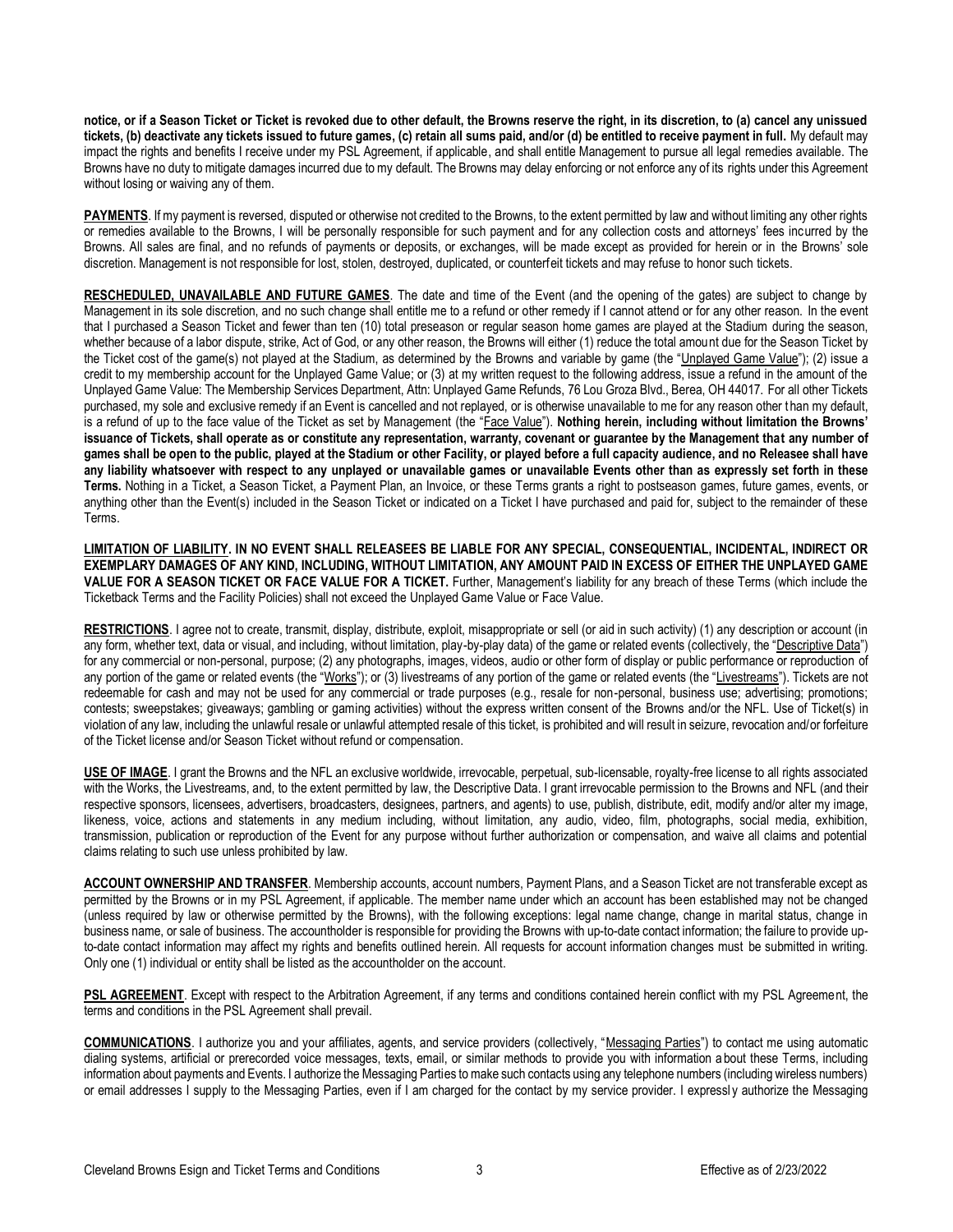Parties to monitor and record my calls. To withdraw this authorization, contact the Browns at (440) 891-5050, or Cleveland Browns, Attn: Marketing Opt-Outs, 76 Lou Groza Blvd., Berea, OH 44017.

**INDIVIDUAL ARBITRATION AGREEMENT AND CLASS ACTION WAIVER ("Arbitration Agreement")**. The Browns and I hereby agree to resolve any and all claims, controversies and disputes, except for claims filed in a small claims court that proceed on an individual, confidential, non-representative basis, including, but not limited to those relating in any way to any these Terms and/or any Tickets, memberships, Season Tickets, payment plans (including, without limitation, the Auto-Renewing Season Ticket Payment Plan if applicable), Invoices, games, Events, marketing efforts, promotions, or any of our dealings with one another during any current or future season (individually and collectively, the "Claims"), through BINDING INDIVIDUAL, CONFIDENTIAL, ARBITRATION. Either party to this Agreement may also remove a case filed in Arbitration to a small claims court with jurisdiction, at their individual discretion. All issues are for the arbitrator to decide, except that issues relating to the validity, enforceability, and scope of this Arbitration Agreement, including the interpretation of Class Action Waiver paragraph below, must be determined by the court and not the arbitrator. This Arbitration Agreeme nt involves interstate commerce and shall be governed by the Federal Arbitration Act, 9 U.S.C. §§ 1-16 ("FAA"), and not by state law.

CLASS ACTION AND COLLECTIVE ARBITRATION WAIVER: If I do not reject this Arbitration Agreement, I understand that I am agreeing to RESOLVE ANY AND ALL OF MY CLAIMS, CONTROVERSIES, AND DISPUTES ON A BINDING INDIVIDUAL BASIS. I ALSO HEREBY AGREE NOT TO PARTICIPATE IN ANY CLASS ACTION, PRIVATE ATTORNEY GENERAL ACTION, CLASS, JOINT, CONSOLIDATED OR COLLECTIVE ARBITRATION OF ANY KIND, OR ANY PROCEEDING SIMILAR TO THE PROCEEDINGS LISTED ABOVE. The Browns and I hereby agree that a dispute will be deemed to be Collective Arbitration if two or more similar demands for arbitration are filed on behalf on myself and another claimant and my counsel represents the other claimant(s) and coordinates activities across the arbitrations. The Browns and I also understand that other customary rights that the Browns and I would otherwise have will not be available or will be more limited in arbitration, including the right to appeal. The Browns and I also agree that the arbitrator(s) may not consolidate the claims of multiple parties, nor bill, process, or manage the claims of multiple parties in a joint or consolidated manner.

HOW ARBITRATION WORKS: The American Arbitration Association ("AAA") pursuant to the applicable AAA rules shall administer Arbitrations in effect at the time the arbitration is initiated. Disputes arising out of or relating to the validity, enforceability, interpretation and, or scope of this Arbitration Agreement, however, shall not be decided by an arbitrator. I may obtain information about arbitration, arbitration procedures and fees from AAA by calling 800-778-7879 or visiting www.adr.org. If AAA is unable or unwilling to arbitrate a dispute, or if either party objects to arbitration before AAA, then the dispute may be referred to any other arbitration organization or arbitrator that both parties agree upon in writing or that is appointed pursuant to section 5 of the FAA. In the event of any conflict or inconsistency between this Arbitration Agreement and the applicable rules of any arbitral organizati on, the terms and conditions of this Arbitration Agreement shall control.

Any and all arbitrations shall take place in Cleveland, Ohio. The arbitrator shall be authorized to award any relief that would have been available in the courts of the State of Ohio, provided that the available relief and the arbitrator's authority is limited to the Browns and me alone, except as otherwise specifically stated herein. No arbitration decision will have any preclusive effect. The arbitrator's decision shall be final and binding. The Browns and I agree that this Arbitration Agreement extends to any other parties involved in any Claims, including but not limited to those I permit to use my tickets and relevant Browns employees, affiliated companies and vendors.

The Browns will be responsible for paying all arbitration fees, other than the lower amount of filing fees I would have incurred in either a state or federal court in Cleveland, Ohio, as applicable. Notwithstanding any other provision herein, the Browns and I may each seek relief in a small claims court for disputes within its jurisdiction, and either party may remove a dispute brought in arbitration to small claims court. In addition, the Browns and I each may exercise any lawful rights to seek provisional remedies or self-help, without waiving the right to arbitrate by doing so. Notwithstanding any other provision of this Arbitration Agreement, if the class action waiver and prohibition against class arbitration is determined to be invalid or unenforceable, then this entire Arbitration Agreement shall be void. If any portion of this Arbitration Agreement other than the class action waiver and prohibition against class arbitration is deemed invalid or unenforceable, it shall not invalidate the remaining portions of this Arbitration Agreement. This Arbitration Agreement will survive the termination of any Season Ticket, Payment Plan, and any related agreement, my fulfillment or default of my obligations under any Season Ticket, Payment Plan or any related agreement, and/or my or the Browns' bankruptcy or insolvency (to the extent permitted by applicable law).

I HAVE THE RIGHT TO REJECT THIS ARBITRATION AGREEMENT, BUT I MUST EXERCISE THIS RIGHT PROMPTLY AS SET FORTH BELOW. If I do not wish to be bound by this Arbitration Agreement, I must notify the Browns in writing within sixty (60) days after the date I agree to these Terms. I must send my request to Cleveland Browns, 76 Lou Groza Blvd., Berea, OH 44017, Attn: Membership Services Department. The request must include my full name, address, account number, and the statement "I reject the Arbitration Agreement contained in the Ticket Terms." If I exercise my right to reject arbitration, the other terms of the Ticket Terms shall remain in full force and effect as if I had not rejected arbitration.

**MISCELLANEOUS**. Except as set forth in the Arbitration Agreement, these Terms are governed by Ohio law applicable to agreements made and performed entirely in Ohio, without regard to conflicts of laws. To the fullest extent permitted by law, the Browns reserve the right to modify the pricing and/or seat locations of Tickets, a Season Ticket, Ticketback Terms, Facility Policies, and these Terms in its sole discretion and for any lawful reason and subject to my PSL Agreement, if applicable. Notwithstanding anything to the contrary herein, the Browns reserve all rights under all other applicable law. Except as set forth in the Arbitration Agreement, if any provision of these Terms is invalid or unenforceable, such provision will be amended to the minimum extent necessary to make such provision enforceable, and the remainder of the Terms will not be affected. I represent and warrant that I have the authority to sign on behalf of, and bind, the licensee of the Tickets governed by these Terms and Conditions.